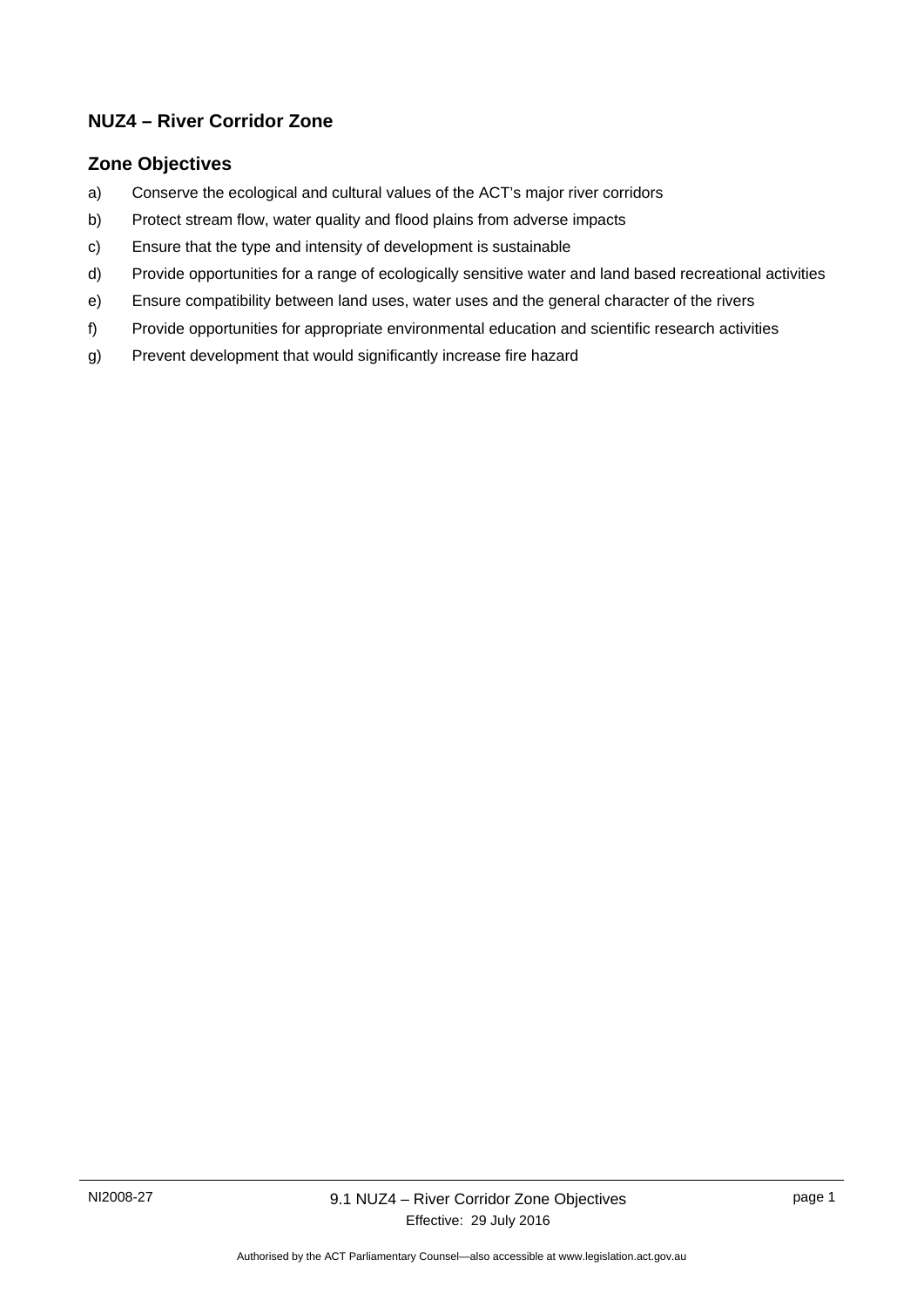# **NUZ4 – River Corridor Zone Development Table**

| <b>EXEMPT DEVELOPMENT</b><br>Development approval is not required. Building approval may be required.<br>On leased land, development must be authorised by a lease.                                 |                                                                                                 |  |
|-----------------------------------------------------------------------------------------------------------------------------------------------------------------------------------------------------|-------------------------------------------------------------------------------------------------|--|
| Development identified in the Planning and Development Act 2007 as exempt (see sections 133<br>and 134 of the Act and section 20 and schedule 1 of the Planning and Development Regulation<br>2008) |                                                                                                 |  |
| <b>ASSESSABLE DEVELOPMENT</b><br>Development application required.<br>On leased land, development must be authorised by a lease.                                                                    |                                                                                                 |  |
| <b>MINIMUM ASSESSMENT TRACK</b><br><b>CODE</b>                                                                                                                                                      |                                                                                                 |  |
| Development listed below requires a development application and is assessed in the code track                                                                                                       |                                                                                                 |  |
| <b>Development</b>                                                                                                                                                                                  |                                                                                                 |  |
| No development identified.                                                                                                                                                                          |                                                                                                 |  |
| <b>MINIMUM ASSESSMENT TRACK</b><br><b>MERIT</b>                                                                                                                                                     |                                                                                                 |  |
|                                                                                                                                                                                                     | Development listed below requires a development application and is assessed in the merit track, |  |
| unless specified in schedule 4 of the Planning and Development Act 2007 (as impact track) or                                                                                                        |                                                                                                 |  |
| specified as prohibited development in a precinct map.<br><b>Development</b>                                                                                                                        |                                                                                                 |  |
|                                                                                                                                                                                                     |                                                                                                 |  |
| agriculture                                                                                                                                                                                         | minor road                                                                                      |  |
| ancillary use<br>consolidation                                                                                                                                                                      | minor use                                                                                       |  |
| demolition                                                                                                                                                                                          | nature conservation area                                                                        |  |
| development in a location and of a type                                                                                                                                                             | parkland                                                                                        |  |
| identified in a precinct map as additional merit                                                                                                                                                    | sign                                                                                            |  |
| track development                                                                                                                                                                                   |                                                                                                 |  |
| farm tourism                                                                                                                                                                                        | subdivision                                                                                     |  |
| land management facility                                                                                                                                                                            | temporary use                                                                                   |  |
| major road                                                                                                                                                                                          | woodlot                                                                                         |  |
| <b>MAJOR UTILITY INSTALLATION</b>                                                                                                                                                                   |                                                                                                 |  |
|                                                                                                                                                                                                     | <b>MINIMUM ASSESSMENT TRACK</b><br><b>IMPACT</b>                                                |  |
|                                                                                                                                                                                                     | Development listed below requires a development application and is assessed in the impact track |  |
| 1. Development that is not:                                                                                                                                                                         |                                                                                                 |  |
| Exempt, code track or merit track development (see section 132 of the Planning and<br>a.<br>Development Act 2007); or                                                                               |                                                                                                 |  |
| Prohibited development, other than development that is permitted under s137 of the<br>b.<br>Planning and Development Act 2007.                                                                      |                                                                                                 |  |
| Development specified in schedule 4 of the Planning and Development Act 2007 and not listed<br>2.<br>as a prohibited use in this table.                                                             |                                                                                                 |  |
| 3.                                                                                                                                                                                                  | Development that is authorised by a lease and listed as a prohibited use in this table.         |  |
| Development declared under section 124 or section 125 of the Planning and Development<br>4.<br>Act 2007 and not listed as a prohibited development in this table.                                   |                                                                                                 |  |
| Varying a lease to add a use assessable under the impact track.<br>5.                                                                                                                               |                                                                                                 |  |
|                                                                                                                                                                                                     |                                                                                                 |  |